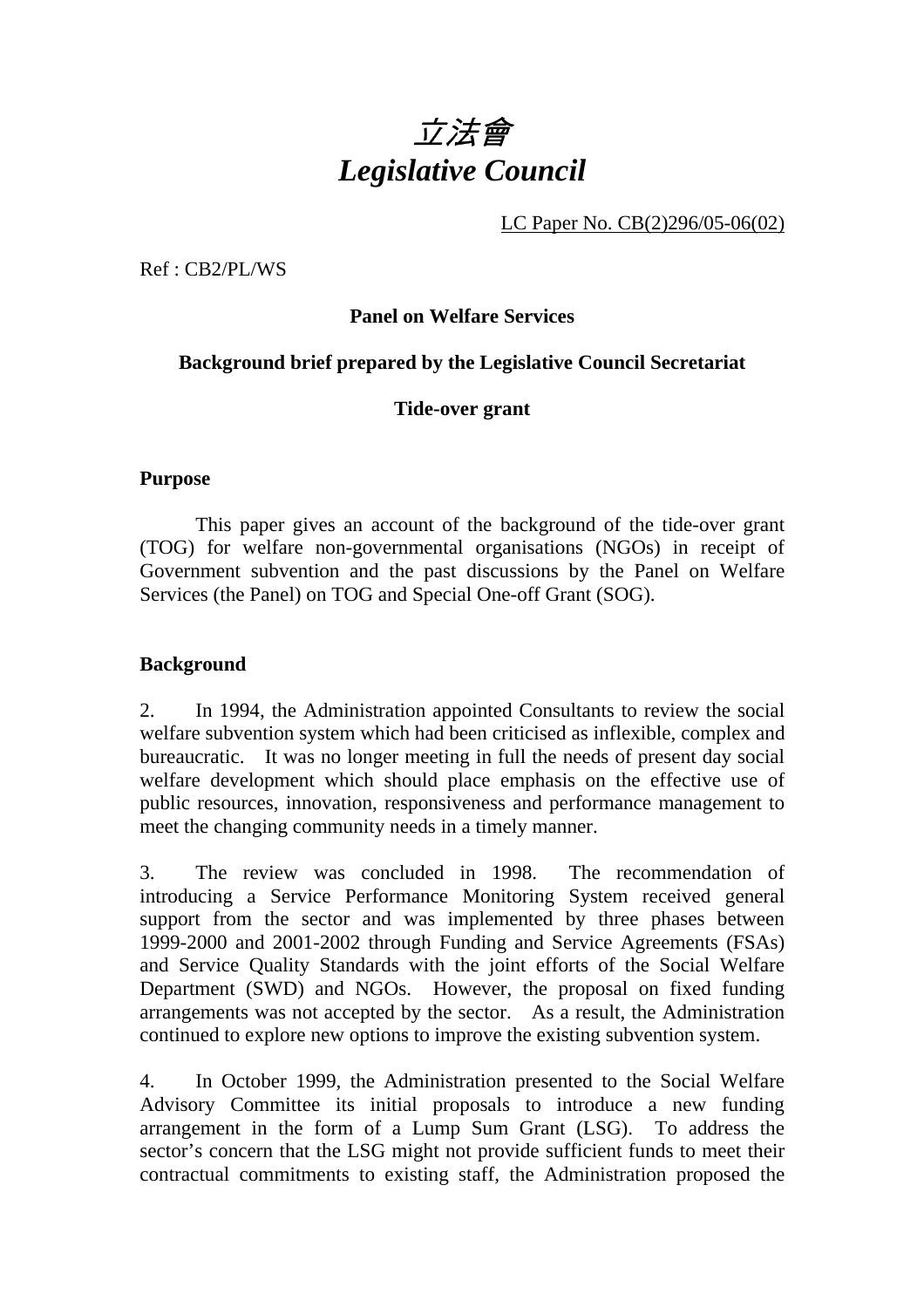introduction of a TOG Scheme to address any possible problems arising from meeting contractual obligations to serving staff for salary creep and Provident Fund (PF) contributions in the first three years. Taking into consideration comments received at the end of the consultation period in May 2000, the Administration extended the TOG period from three years to five years.

5. The major concerns of the Panel regarding the implementation of the LSG subventions system and recent development with regard to TOG are given in **Appendix I**.

# **Special One-off Grant**

6. The Panel held a special meeting on 2 June 2005 to listen to the views of 15 deputations on the Administration's proposal to provide a SOG to NGOs currently receiving TOG after the termination of the TOG period in 2006-07.

## Purpose

7. According to the Administration, SOG is meant to provide greater flexibility and more time for the NGO management in making whatever necessary adjustments to meet their financial and/or staff commitments in the long run and is considered a more pragmatic way to assist NGOs than a mere extension of TOG. Two Schemes, A and B, under SOG are available to NGOs currently receiving TOG. Application would be on a voluntary basis and NGOs are expected to apply for either Scheme A or B.

8. Scheme A is aimed at providing time-defined further assistance to NGOs that are not ready to operate on the benchmark salary upon the TOG cessation. Under the LSG subventions system, the benchmark salary of each NGO is determined on the basis of the mid-point salaries of the existing pay scales of all approved posts as at 1 April 2000. PF for staff not on the snapshot as at 1 April 2004 would be provided at 6.8%. The amount of SOG under this Scheme would be capped at two times of TOG for each respective eligible NGO at the 2005-06 TOG level. It should only be used for the personal emolument (PE) expenditure of staff captured in the snapshot of 1 April 2000 ("Snapshot Staff").

9. Scheme B is aimed at providing NGOs which do not require further assistance in facing the TOG cessation with additional support to enhance their human resources practices. It would focus on initiatives that would benefit directly its staff, including both snapshot staff and all other staff in subvented services. SOG under this Scheme would be provided at an amount not more than two times of the TOG provision at the 2005-06 level of the NGO applicant.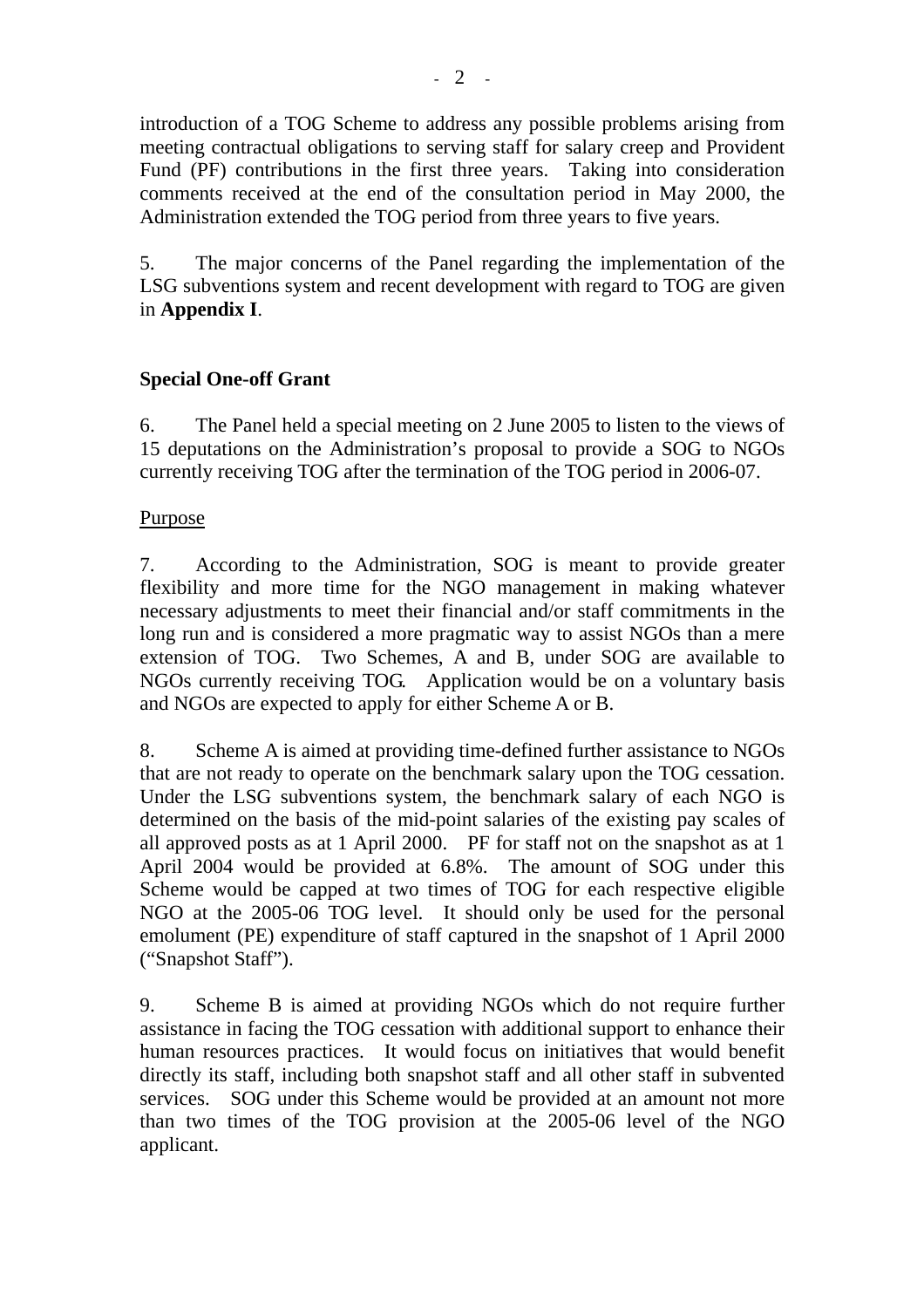Other facilitating measures for NGOs

10. On top of SOG, the Administration recommends implementing the following measures to facilitate NGOs concerned to achieve the financial viability more effectively -

- (a) to withhold the clawback of LSG Reserve above the 25% cap for three years for the financial years from 2004-05 to 2006-07;
- (b) to allow NGOs to utilise their own resources or LSG Reserve or SOG to implement voluntary retirement (VR) scheme for their staff to increase the efficiency of the organisation; and
- (c) for NGOs with their salary portion above the benchmark salary, to postpone the planned annual 2% reduction of the salary portion of the LSG to the Benchmark Salary for two years to 2008-09.

# **Major views/concerns expressed by the Panel and deputations**

### Views of deputations

11. All deputations strongly urged the Administration to conduct a comprehensive review of the LSG subvention system which had forced some NGOs to attain financial viability through replacing their experienced staff with less experienced ones hired on less favourable contract terms which could be as short as one month. As a result, service quality was seriously undermined and injuries at work, conflicts between existing and new staff as well as disputes between staff and management had increased. The Administration should continue to provide TOG to NGOs currently receiving TOG in meeting contractual commitments to their Snapshot Staff and immediately scrap the proposal of providing a SOG to NGOs currently receiving TOG after the cessation of TOG in 2006-07.

- 12. Other major views expressed by deputations are summarised as follows
	- (a) the fact that the Administration intended to provide SOG (Scheme A) to NGOs after the termination of TOG was a testament that it intended to shirk its responsibility in helping agencies to honour contractual commitments to their Snapshot Staff in terms of salary increment, the effect of which was likely to set a deadline for NGOs to complete its cost-cutting exercise on staff;
	- (b) in providing the time-defined SOG (Scheme A) to NGOs currently receiving TOG, the Administration had reneged on its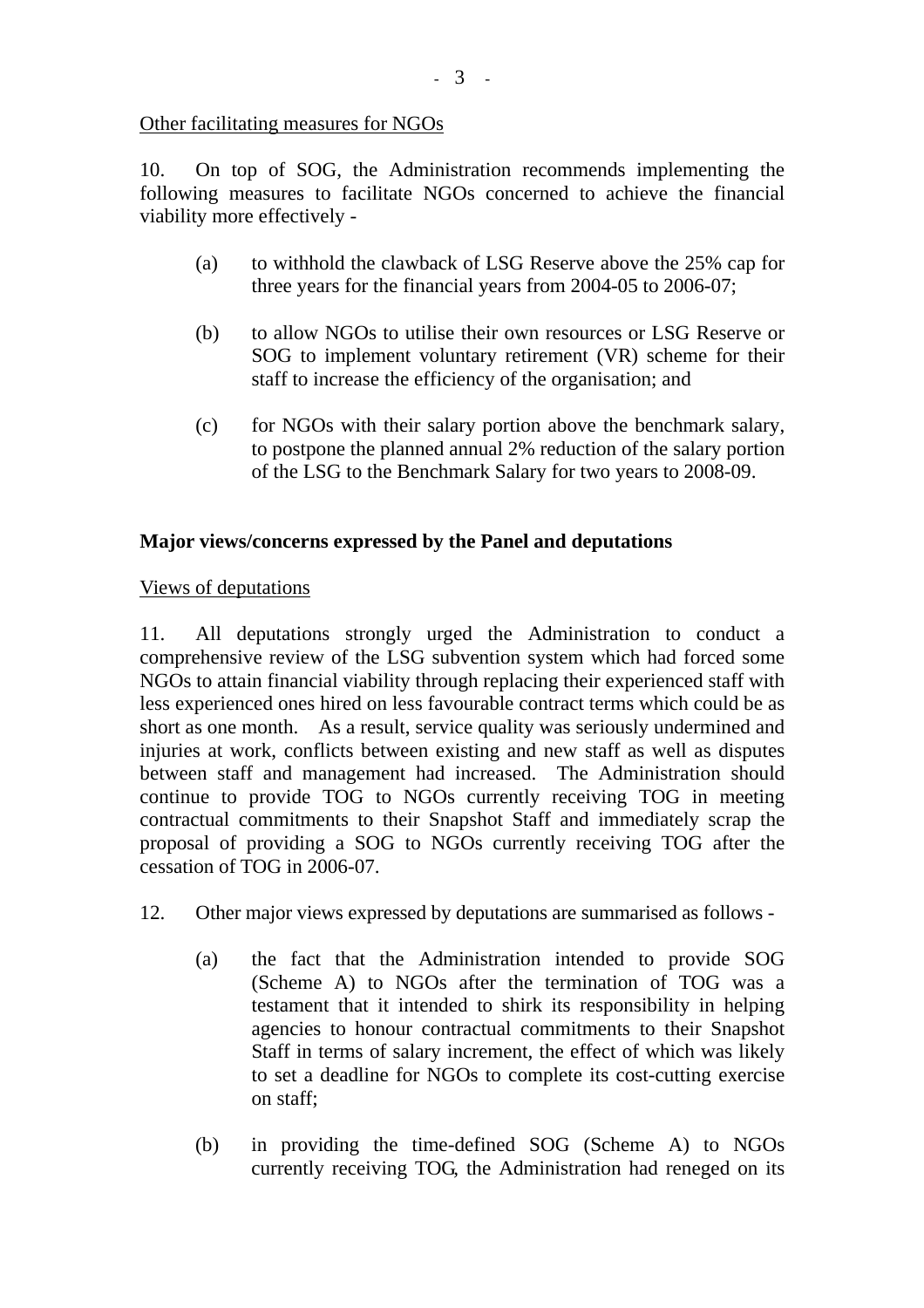promise made with the welfare sector during the discussion of the implementation of the LSG funding system that the Administration would consider further assistance to honour contractual obligations to Snapshot Staff if the agencies could demonstrate that, during the preceding TOG period, first, they had already made full efforts in service reengineering, second, they had little or no turnover of their Snapshot Staff, third, they had accumulated little reserves, and fourth, they had been unable to obtain new services;

- (c) discontinuation of TOG would be in breach of Article 144 of the Basic Law (BL144) which stipulated that "The Government of the Hong Kong Special Administrative Region shall maintain the policy previously practised in Hong Kong in respect of subventions for non-governmental organisations in fields such as education, medicine and health, culture, art, recreation, sports, social welfare and social work. Staff members previously serving in subvented organizations in Hong Kong may remain in their employment in accordance with the previous system";
- (d) they disagreed with the claim made by the Administration that the Lump Sum Grant Steering Committee (LSGSC) was in support of discontinuing TOG and providing the time-defined SOG (Scheme A) to NGOs that were not yet ready to operate on the Benchmark Salary upon the cessation of TOG in 2006-07;
- (e) they were dissatisfied that the Director of Social Welfare paid scant regard to the views and concerns expressed by the welfare sector on support to NGOs currently receiving TOG after the TOG period;
- (f) they opposed the proposal of according priority to the successful SOG (Scheme B) applicants in the allocation of new services from 2006-07 to 2007-08, as this was tantamount to awarding or encouraging NGOs for not seeking further assistance in meeting contractual obligations to their Snapshot Staff;
- (g) they were concerned about allowing NGOs to utilise their LSG Reserve or SOG to implement a VR scheme for their staff, as this would give a green light to NGOs to use the scheme to make ends meet; and
- (h) efficiency savings imposed upon NGOs in recent years had eaten up all the efforts made by agencies in bringing down their PE expenditure to align with the benchmark salary, the result of which had rendered it very difficult for NGOs to meet contractual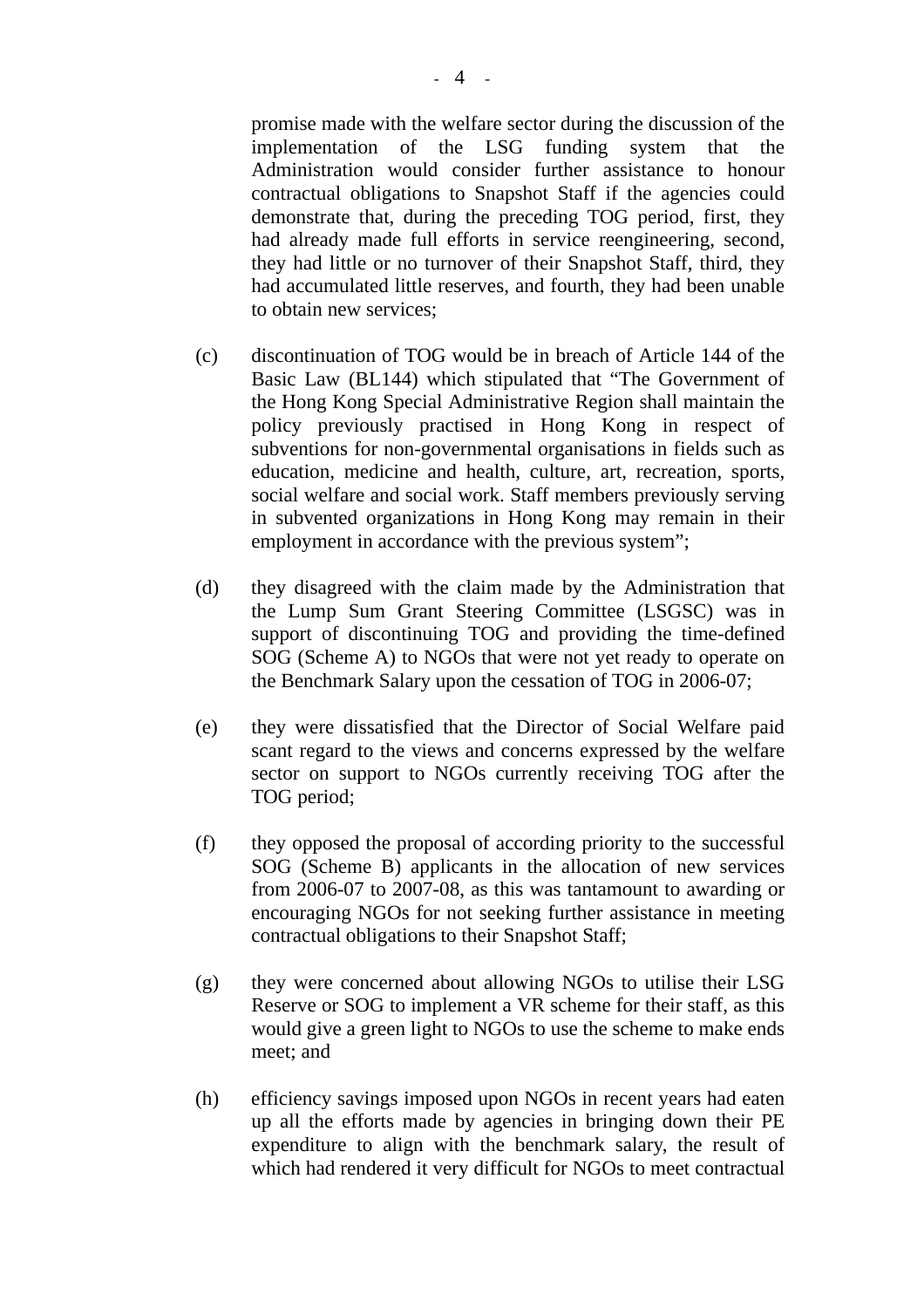commitments to their staff after the termination of TOG in 2006-07.

#### Views of members

13. Members shared the views/concerns expressed by deputations. A member asked the Administration whether TOG would continue to be provided beyond 2006-07 to those NGOs which fulfilled the four criteria set out in paragraph 12(b) above. Another member expressed regret that NGO operators were forced to become unscrupulous employers under the LSG subventions system. Other members requested the Administration to scrap the SOG proposal, including holding off inviting applications from NGOs for SOG in July 2005, until it had reached an agreement with the welfare sector on the support after the TOG period to NGOs currently receiving TOG.

#### **The Administration's response**

- 14. The Administration's response is summarised as follows
	- (a) it was made clear to the welfare sector at the outset that TOG would only be provided for five years, i.e. from 2001-02 to 2005-06. At the same time, for NGOs with their snapshot salary above the Benchmark Salary, they should come down to the Benchmark Salary by a reduction of 2% annually from 2006-07. In achieving these, NGOs were expected to carry out organisation restructuring and service reengineering within the TOG period such that they could operate their services within the LSG provision. It had been agreed with the welfare sector that the Government would only be prepared to consider further assistance for NGOs to meet contractual obligations to Snapshot Staff under exceptional circumstances on a case by case basis, and that all relevant factors would have to be taken into account in totality before exceptional assistance could be justified;
	- (b) providing a SOG to NGOs currently receiving TOG was in fact less stringent than the previously agreed arrangement of providing further assistance under exceptional circumstances on a case by case basis;
	- (c) NGOs had to honour their contractual obligations to staff regardless of the termination of TOG. The main concern of the Administration was to ensure that subvented welfare services would not be undermined;
	- (d) there was no cause for concern that there would be adverse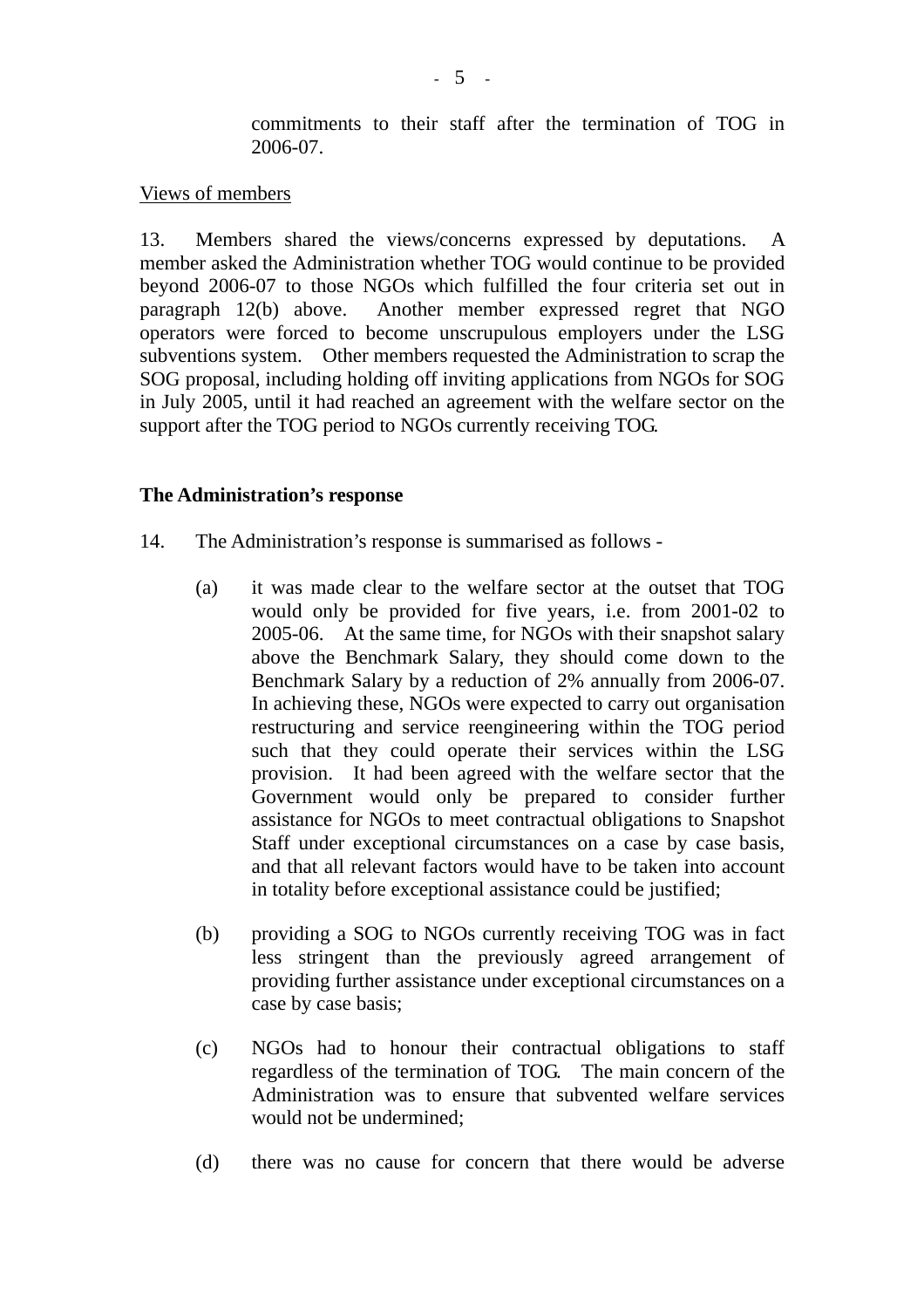impact on the service quality of welfare services after the termination of TOG. After the launch of LSG, assistance was provided to NGO management to enhance their ability in terms of corporate governance. Best practices on corporate governance were also disseminated to all NGOs on LSG through experience-sharing sessions organised by SWD. Moreover, the service performance of each welfare service funded by SWD was monitored on the basis of the FSAs drawn up between SWD and the NGOs operating the subvented services;

- (e) circumstances of individual NGOs would be carefully reviewed before any further assistance would be provided to those NGOs which still had difficulties in meeting their contractual obligations to staff after exhausting SOG. Such assistance did not have to be confined to financial assistance and could take the form of, say, providing advice on organisation restructuring and service reengineering;
- (f) the Administration disagreed that the LSG subventions system had forced NGO operators to become unscrupulous employers in order to attain financial viability. As resources were finite, there was a need to place emphasis on the effective use of public resources, innovation, responsiveness and performance management to meet changing community needs;
- (g) there was no question of the Administration adopting the LSG subventions system in order to save money, as evidenced by the fact that spending on social welfare services including subventions had been on the rise in the past few years;
- (h) the main objectives of raising the 25% cap on LSG Reserve was to better enable NGOs to overcome any possible operating deficits after the TOG period through organisation restructuring and service reengineering and/or to improve their efficiency. It should be pointed out that allowing NGOs to utilise their LSG reserve to offer VR for their staff was made having regard to the requests from some NGOs which felt that such a measure could help to increase the efficiency of their organisations. The Administration had however advised that NGO boards should consult their staff before the implementation of any VR scheme. SWD would provide NGOs with some guiding principles, but flexibility would be allowed for NGOs to formulate a scheme that best suited their staffing and financial conditions;
- (i) although the financial viability of an NGO would be a consideration in the allocation of new welfare services, the prime considerations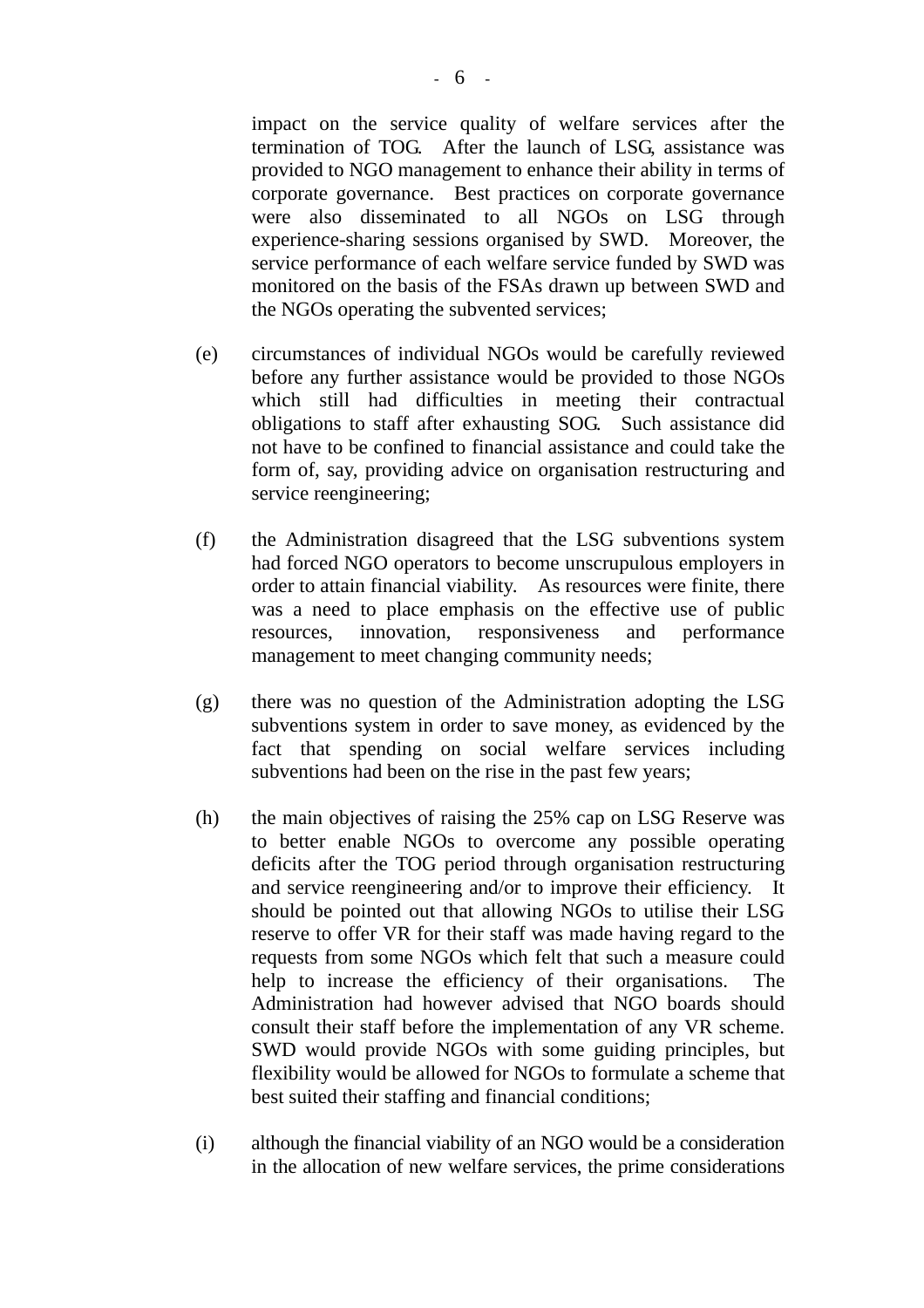remained to be knowledge, expertise and experience in the particular service and the quality of the service proposal;

- (j) BL144 had to be read in conjunction with BL145 which stipulated that "On the basis of the previous social welfare system, the Government of the Hong Kong Special Administrative Region shall, on its own, formulate policies on the development and improvement of this system in the light of the economic conditions and social needs". It should also be pointed out that the LSG subventions system was implemented after 1997 and joining the new system was voluntary;
- (k) as resources were finite, it was incumbent upon the Administration to see that public resources were used in a most cost-effective manner. The Administration believed that the LSG subventions system was the best vehicle to achieve such. Nevertheless, the Administration would not rule out conducting a review of the LSG subventions system in the long run to look at ways on how to further improve the system. In the meantime, focus would need to be put on addressing the financial difficulties faced by some NGOs in meeting contractual obligations to their staff after the cessation of TOG; and
- (l) the Administration would continue to collect views from different sectors of the community, including the welfare sector, before finalising the proposal. The application timetable for the SOG was yet to be firmed up, and it was made in response to some NGOs' request for the issue to be sorted out as soon as possible.

#### **Member's motion**

15. At the meeting, the following motion was moved by Dr Fernando CHEUNG and supported by all members present at the meeting -

"That this Panel requests the Government to withdraw the SOG proposal and extend the TOG period. At the same time, the Government should conduct a comprehensive review of the LSG subventions system and the competitive bidding policy by extensively consulting the welfare sector, service users and the public, so as to improve the existing funding allocation system."

#### **Revised SOG**

16. Taking into account the views expressed at the special meeting on 2 June 2005, the Administration put forward a revised SOG proposal for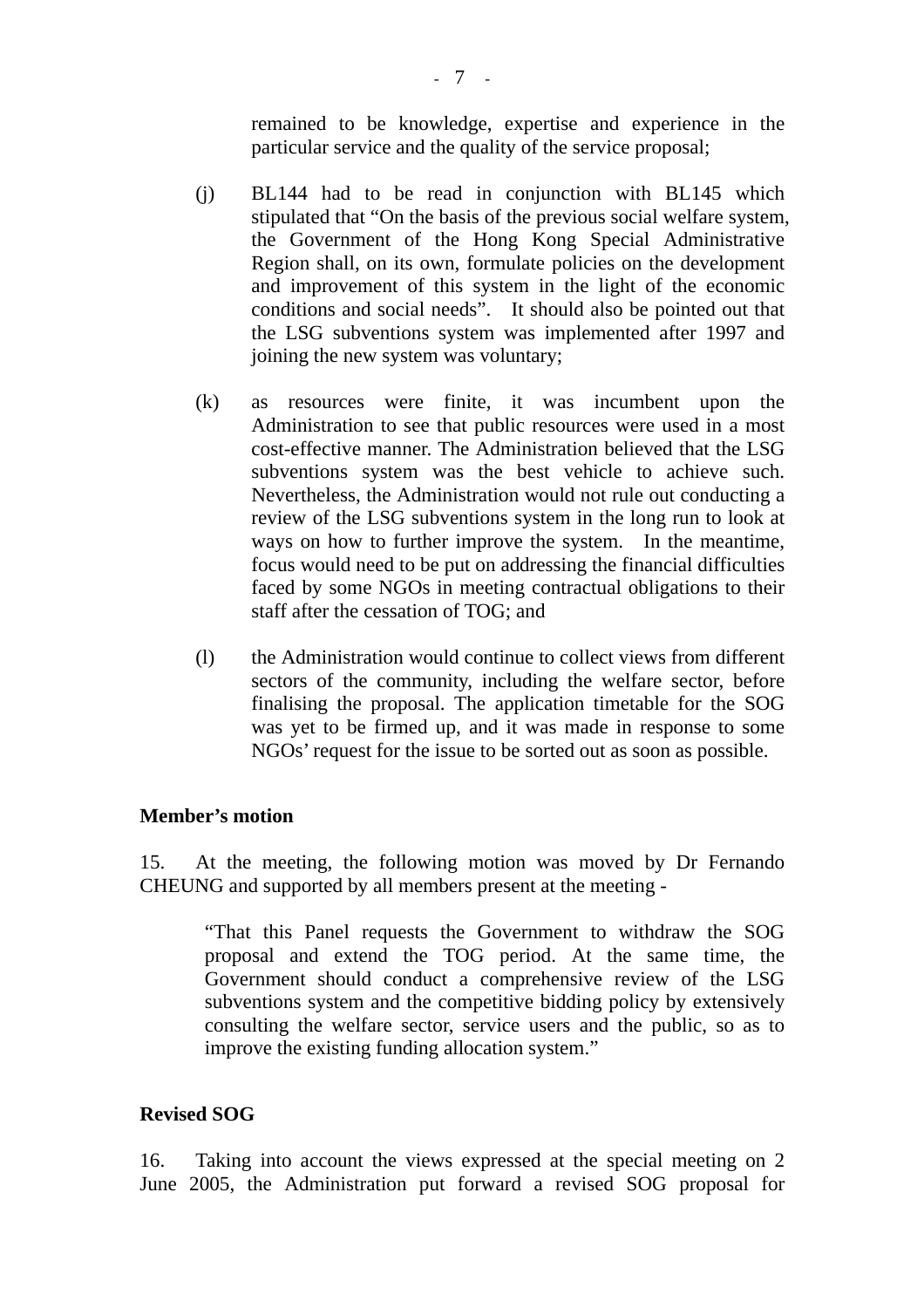consideration of the Panel on 11 July 2005. The revisions to the original proposal are as follows -

- (a) SWD would be prepared to assist those NGOs choosing SOG (Scheme A) but envisaged that the SOG capped at two times of TOG at the 2005-06 level would not be able to solve their financial difficulties in honouring their contractual commitment to the Snapshot Staff. Such additional financial assistance on top of the SOG amount would however only be considered under very exceptional circumstances on a case by case basis, after examining the financial position of the NGOs concerned in detail with stringent financial auditing;
- (b) the proposal of according priority to successful SOG (Scheme B) applicants in the allocation of new services during 2006-07 to 2007-08 is deleted;
- (c) no time limit would be imposed on when the successful applicants of Schemes A and B must use up the SOG; and
- (d) NGOs on LSG would be allowed to keep the LSG Reserve above the 25% cap accumulated during the financial years from 2004-05 to 2006-07 in a holding account.

17. Members and deputations were of the view that the revised SOG package still could not ensure the financial sustainability of the NGOs currently receiving TOG after the TOG period. They again called upon the Administration to expeditiously conduct a comprehensive review of the LSG subventions system. Pending the outcome of the review, TOG should continue to be provided to the NGOs currently receiving TOG.

18. The Administration responded that it would consider in the next financial year the need for reviewing the LSG subventions system. In the meantime, focus should be put on addressing the financial difficulties faced by some NGOs in meeting contractual obligations to their staff after the cessation of TOG. Should NGOs be required to achieve further efficiency savings in the future, the Administration would consider separate assistance to ensure that the implementation of such measures would not undermine their service quality and financial viability.

19. The following motion moved by Dr Ferrando CHEUNG was unanimously passed by members present at the meeting -

"That, given that the LSG subventions system has caused great controversies in the welfare sector and has seriously undermined staff morale and service quality, this Panel requests the Government to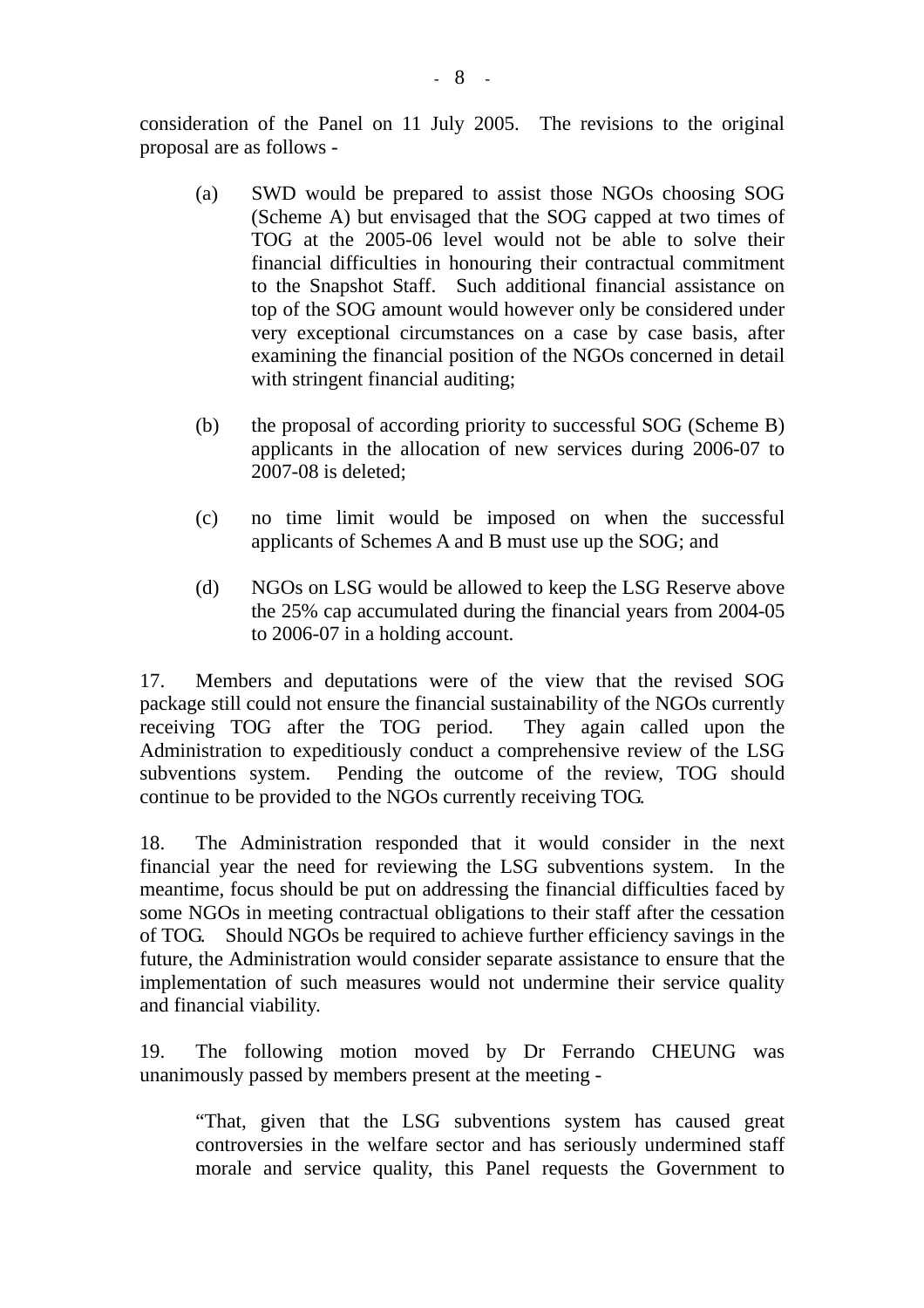immediately conduct a comprehensive and independent review of the implementation of the LSG subventions system."

20. Members further agreed to take up their requests on the LSG subventions system and the TOG with the Chief Executive (CE). A letter to request a meeting with CE was issued on 14 July 2005. The CE's Office wrote to the Panel Chairman on 22 August 2005 that CE understood members' concerns about the LSG subventions system and the support to NGOs currently receiving TOG after the TOG period. Members were welcomed to give their views on these issues in the consultative sessions for the 2005-06 Policy Address commencing in August 2005.

### **Relevant papers**

21. Members are invited to access the LegCo website (http://www.legco.gov.hk) to view the minutes of meetings of the Panel held on 13 March 2000, 20 June 2000, 13 November 2000, 9 February 2004, 8 March 2004, 13 December 2004, 2 June 2005 and 11 July 2005, the papers provided by the Administration and the submissions from the deputations.

Council Business Division 2 Legislative Council Secretariat 7 November 2005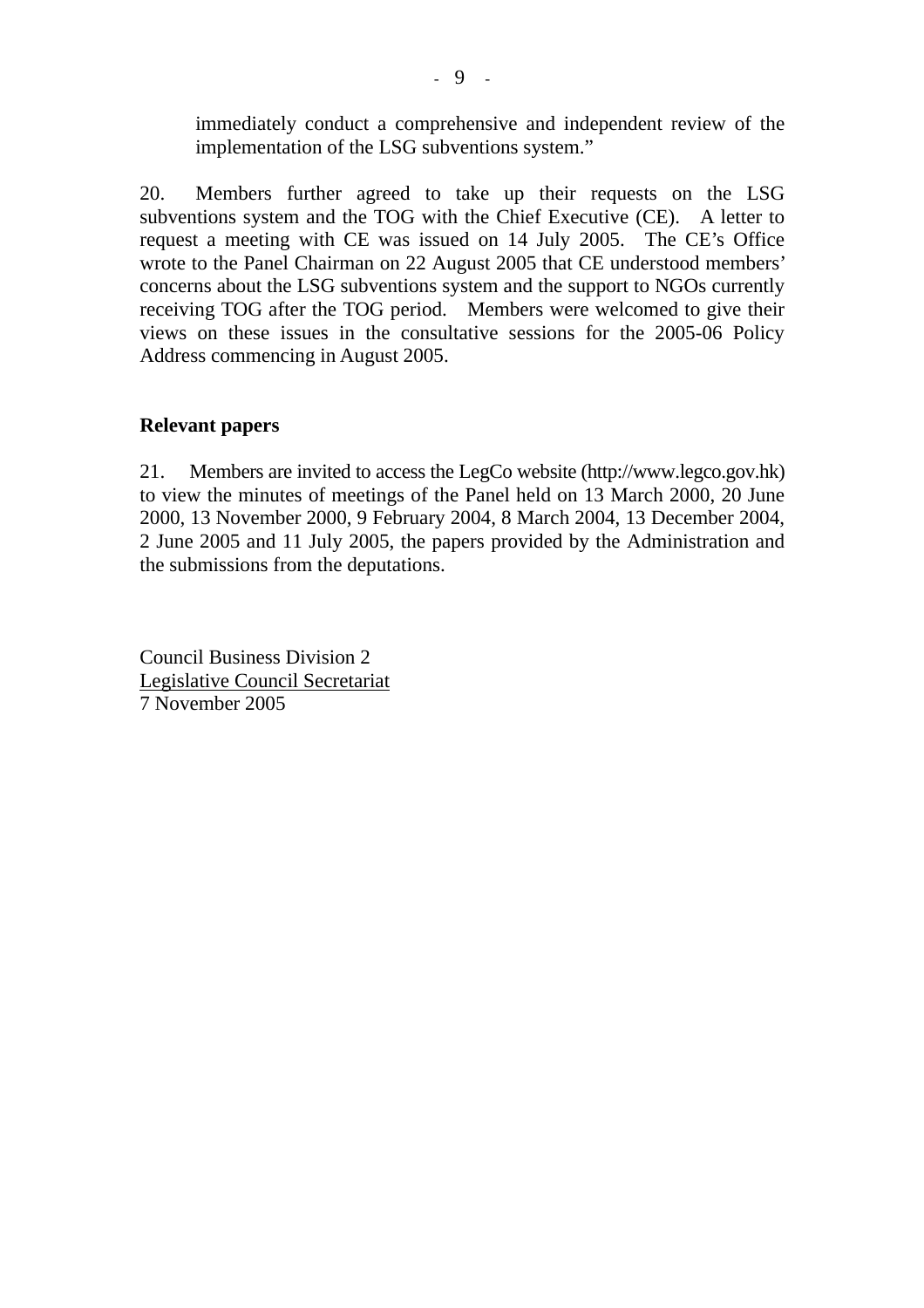## **Development and implementation of the Lump Sum Grant subventions system**

### October 1999 to May 2000 : consultation on initial proposals

 In October 1999, the Administration presented to the Social Welfare Advisory Committee initial proposals to introduce a new funding arrangement in the form of a LSG. The welfare sector was consulted on these initial proposals. Taking into consideration comments received, the Administration released the Lump Sum Grant (LSG) proposals for consultation in February 2000.

2. Under the proposed LSG package, funding for the personal emoluments (PE) of NGOs was calculated on the following basis -

- (a) first of all, the benchmark LSG of each NGO would be determined on the basis of the mid-point salaries of the existing pay scales of its recognised establishment, i.e. all approved posts, as at 1 April 2000 plus the sector-wide average Provident Fund (PF) employer's contribution of 6.8%;
- (b) secondly, a snapshot of staff strength of each NGO as at 1 April 2000 and its PE subvention for 2000-2001 under the existing subvention mode would be taken and projected respectively;
- (c) comparison would then be made between this projected PE subvention with the benchmark -
	- (i) for agencies with snapshot above the benchmark, they would receive the snapshot as the LSG. There would be no top-up or clawback in the course of the financial year except for adjustment in line with the annual civil service pay award. Their LSG would be reduced annually to reach the benchmark in steps of 2% per annum starting from 2003-2004; and
	- (ii) for agencies with snapshot below the benchmark, they would receive the LSG in one stop, i.e. on day one, provided that their service was already fully commissioned. Likewise, there would be no top-up or clawback in the course of the financial year except for adjustment in line with the annual civil service pay award.
- 3. To address the sector's concern that the LSG might not provide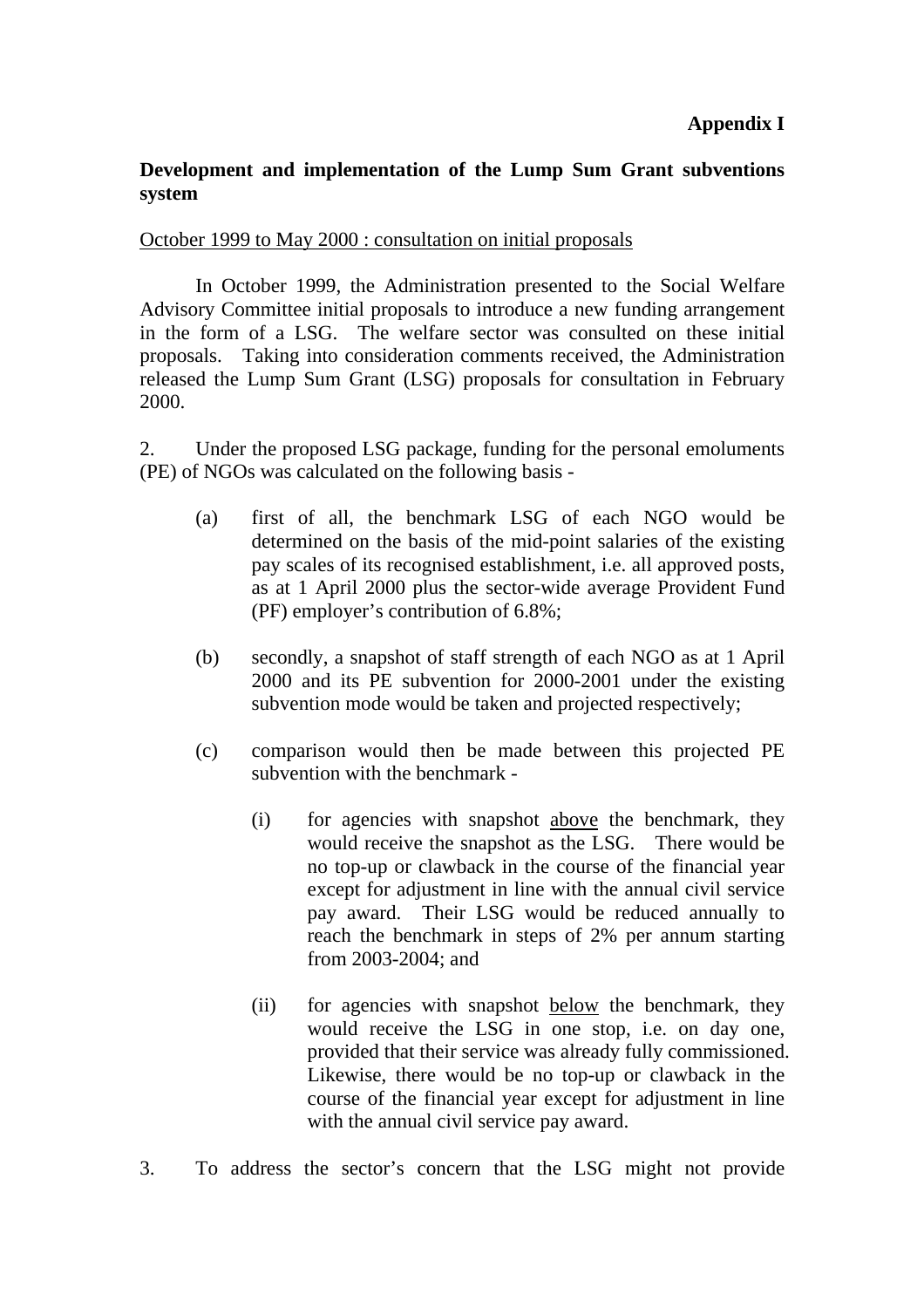sufficient funds to meet their contractual commitments to existing staff, the Administration proposed the introduction of a TOG Scheme to address any possible problems in the first three years, arising from meeting contractual obligations to serving staff for salary creep and PF contributions. The intention was to allow NGOs to have sufficient time to adjust to the changes. Under this Scheme, NGOs who could demonstrate that they had insufficient funds to meet their salary creep and PF contributions for service who were on their payroll as at 1 April 2000 might apply to SWD for a one-off grant during this period. A set of criteria for the TOG would be worked out and a vetting committee would be set up to consider the applications.

# June 2000 to August 2000 : revised LSG package

4. Having regard to the views and suggestions collected at the end of the consultation period in May 2000, revisions to the proposed LSG package were made by the Administration to ensure that sufficient funds would be provided for NGOs to honour the contractual commitments with their staff. The main improvements made were as follows -

- (a) in respect of PF, the Social Welfare Department (SWD) would adopt the arrangement to reimburse the employer's PF contribuation in respect of the existing staff on an actual basis. All PF funding provision for both existing and new staff would be kept in a separate designated account solely for PF purposes, and PF funding calculation for new staff would be raised from 5% to 6.8% of the mid-point salary;
- (b) the TOG period would be extended from three to five years; and
- (c) NGOs would be required to start to come down to the benchmark at the end of the TOG period, i.e. NGOs should achieve the benchmark in 2005-2006 instead of 2003-2004 as original proposed.

Moreover, there was no mandatory timetable requiring all NGOs to move on to LSG on a compulsory basis.

## August 2000 to October 2000 : improvements to LSG implementation

5. In response to the sector's concern over certain operational aspects and uncertainty about protection of existing staff working in "unvetted units" under the then subventions system, further revisions were made to the LSG package. Concerning NGO staff, TOG and PF arrangements were extended to all existing staff in unvetted units under a set of prescribed conditions for regularization. Unvetted unit is a form of recognised system under the Modified Standard Cost system in social welfare subventions accepted over the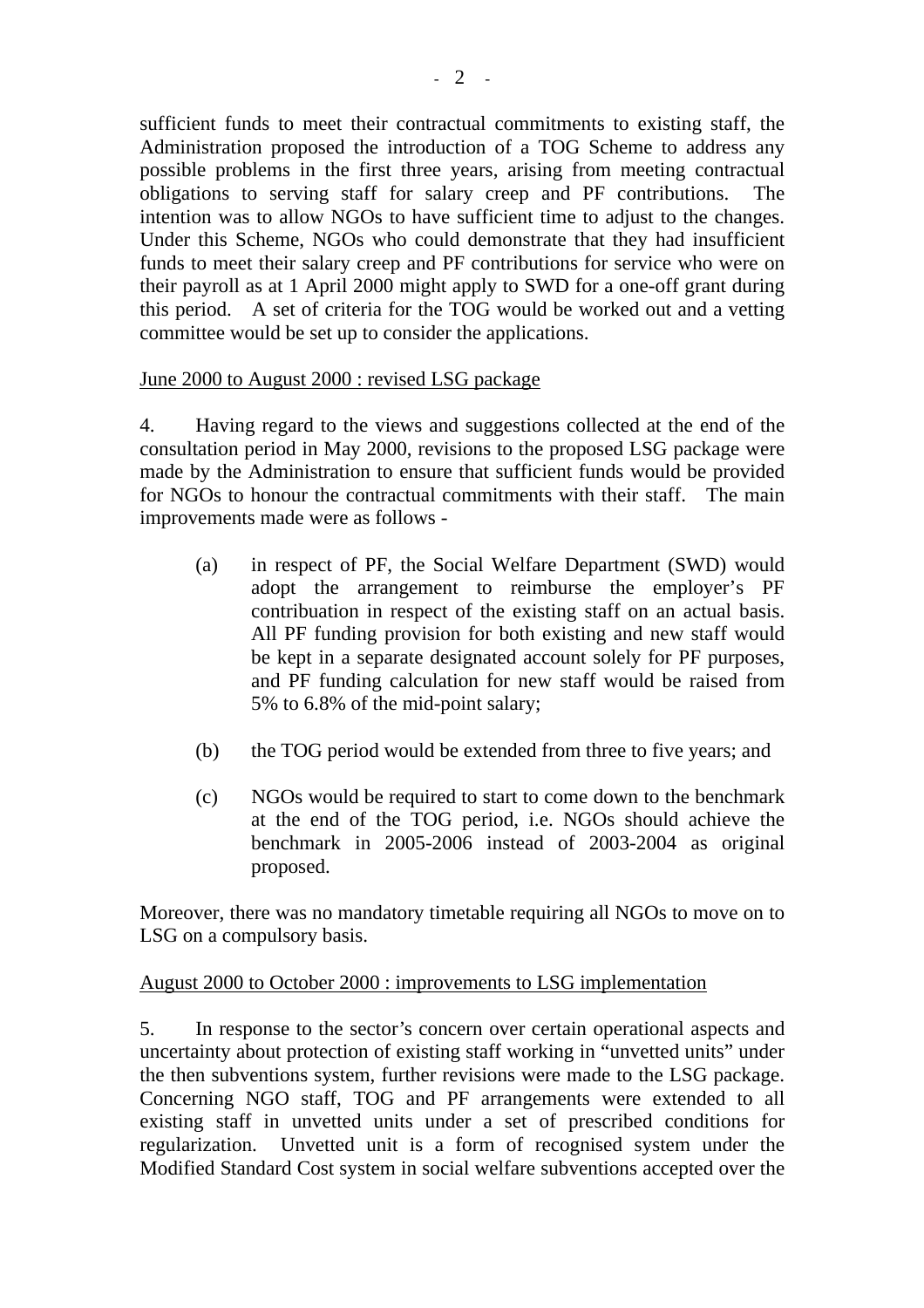years. Under such system, NGOs have the flexibility in the employment of staff, in terms of both numbers and grade/rank, within the standard funding provision calculated at mid-point salary of the notional establishment and a 4.5% PF. NGOs with unvetted units may seek regularisation as they see fit but upon regularisation, full matching of staff members and grade/rank will be required and full compliance with staff qualifications has to be assured.

6. With the Legislative Council Finance Committee's approval on 15 December 2000, the LSG subventions system was formally put in place as from 1 January 2001.

# **Major concerns raised by the Panel**

7. At the meeting on 13 March 2000, the Panel was informed of the details of the proposed LSG package (see paragraphs 2 and 3 above). In response to members' concern, the Administration advised that if, after the expiration of three-year TOG period, some NGOs still had difficulty in meeting their commitments to existing staff, the Administration was prepared to work with them and considered how it would continue to help. Three members' motions, carrying the same votes, were passed at the meeting. The wordings of these motions are as follows -

## *First motion*

 "That this Panel urges the Government to restrict the scope of implementation of the LSG funding package to "Other Charges" first, in order to ensure that the PE and benefits will remain unchanged and to allow NGOs flexibility in the use of resources. The package should be further discussed only after SPMS has been fully implemented and reviewed";

## *Second motion*

 "That this Panel urges the Administration to provide resources to NGOs to enable them to maintain the current remuneration and benefit packages for existing staff"; and

# *Third motion*

 "That this Panel urges the Administration to defer implementation of the new funding proposal until it has the support of the welfare sector".

8. The Panel was briefed by the Administration on the details of the improved LSG package on 20 June 2000 (see paragraph 4 above) and again on 13 November 2000 on the implementation of the LSG subventions system (see